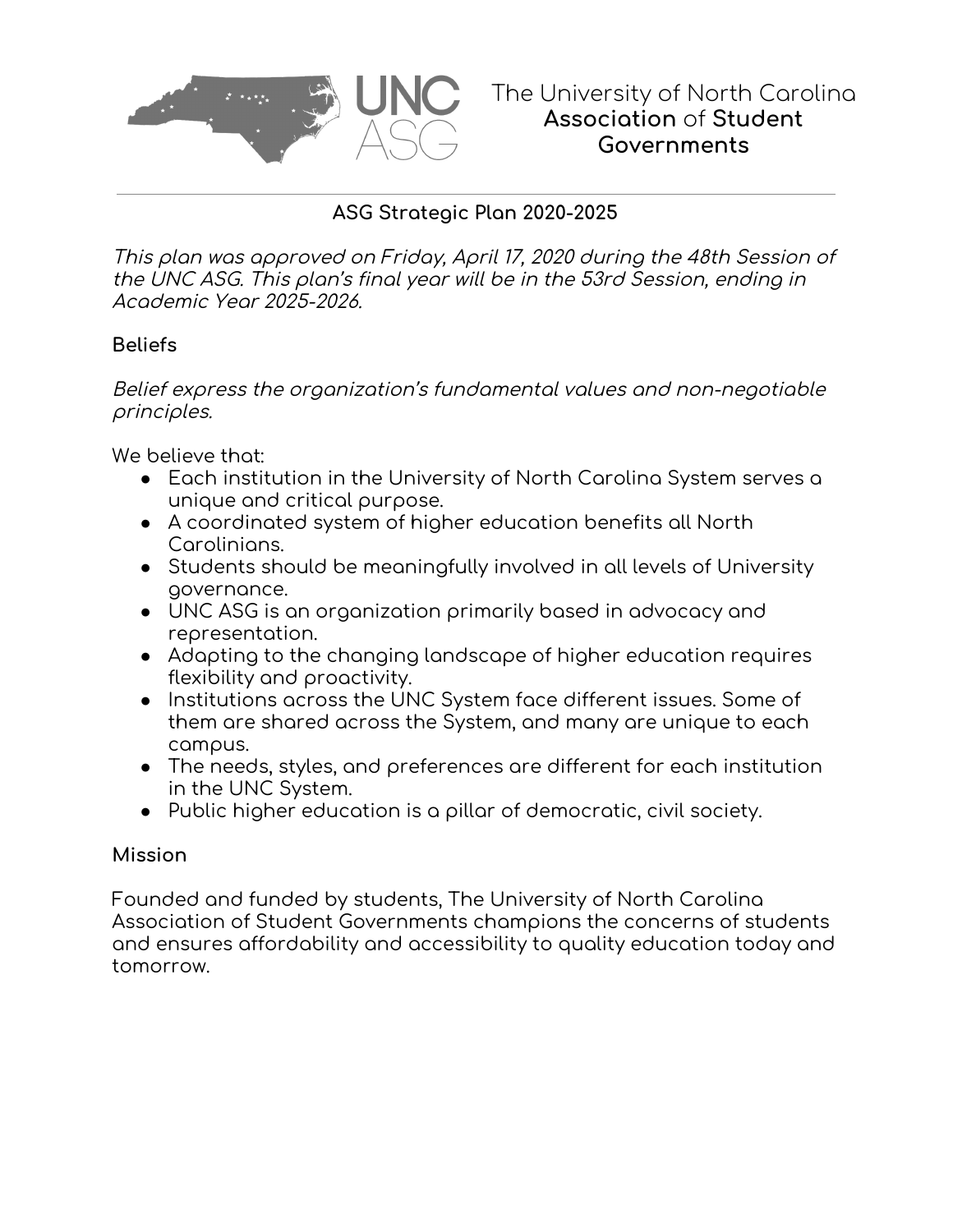

#### **Parameters**

Parameters are limitations we have chosen to impose on the organization as we strive to accomplish our mission.

- The UNC ASG student fee will not increase.
- In-person meetings are necessary to share ideas and coordinate efforts.
- We will always travel to campuses across the UNC System.

### **Objectives**

Objectives are the goals we seek to achieve through the implementation of our strategic plan. These objectives show demonstrable and measurable results that allow opportunity for growth and change as our organization evolves. The goal is to accomplish these objectives over the course of the next 5 years (2020 – 2025).

- Establish a sustainable and long-term structure for the organization.
- Increase the presence and awareness of UNC ASG on the campuses of the 17 constituent institutions and encourage students to interact with ASG.
- Expand advocacy opportunities for members of the Association that are not members of the Executive Cabinet.
- Build meaningful relationships with legislative and governmental entities that influence higher education in North Carolina, as well as staff at the UNC System Office.

### **Strategies**

Strategies are the specific goals an organization intends to work towards over the course of their planning period.

- 1. Update, revise, and overhaul the UNC ASG governing documents to restructure the Association in a way that allows it to best achieve its mission.
- 2. Develop a sustainable long-term financial strategy for the Association and the means by which that strategy can be put into place.
- 3. Grow the Association's follower base on social media.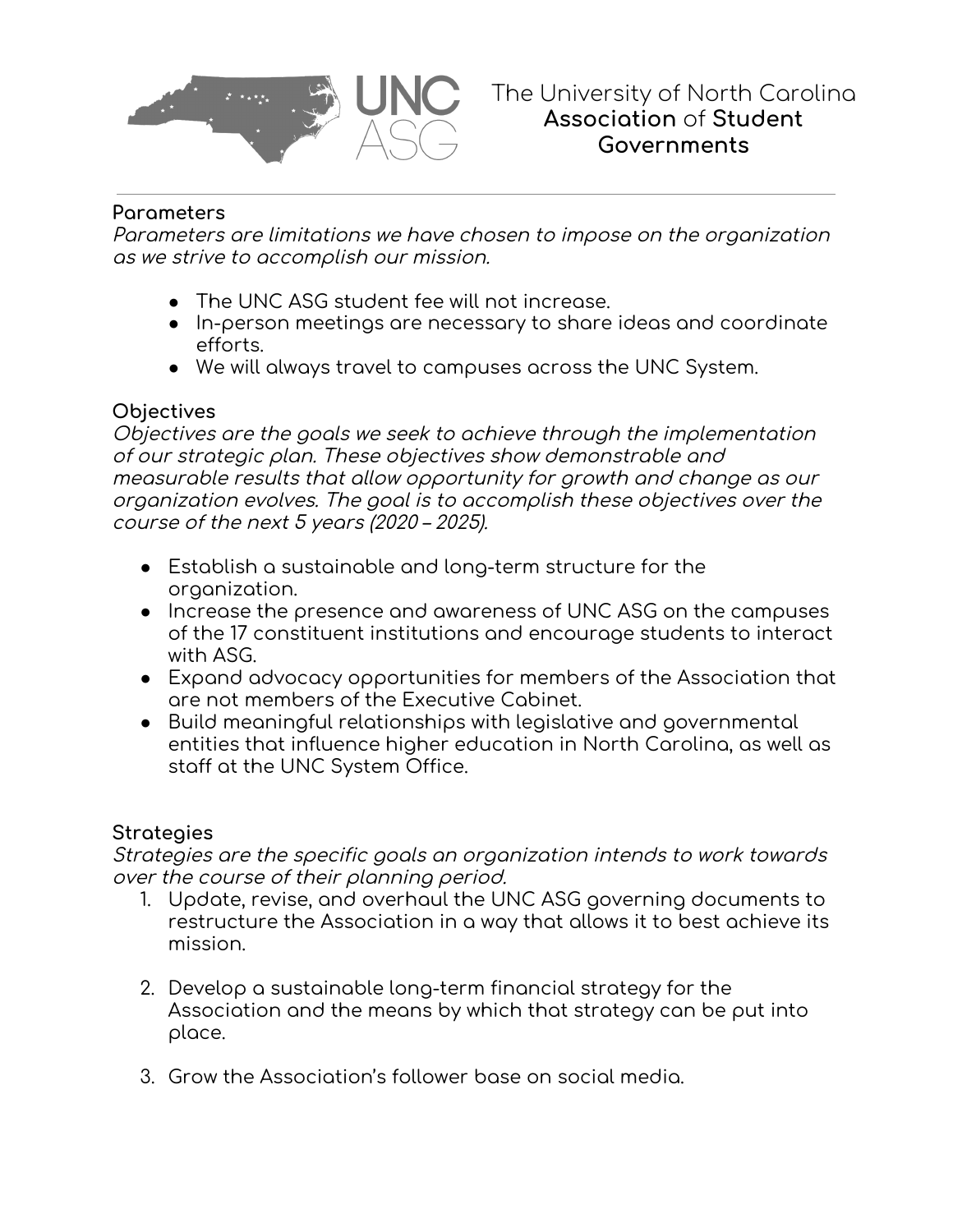

- 4. Provide meaningful opportunities for students at the 17 campuses to engage and interface with the Association and its leadership.
- 5. Develop a sustainable and meaningful advocacy strategy that allows members of the Association to interact with legislators during short and long sessions of the General Assembly.
- 6. Allow for and encourage members of ASG to interact with members of the Board of Governors, staff at the UNC System Office, and governmental leaders across North Carolina.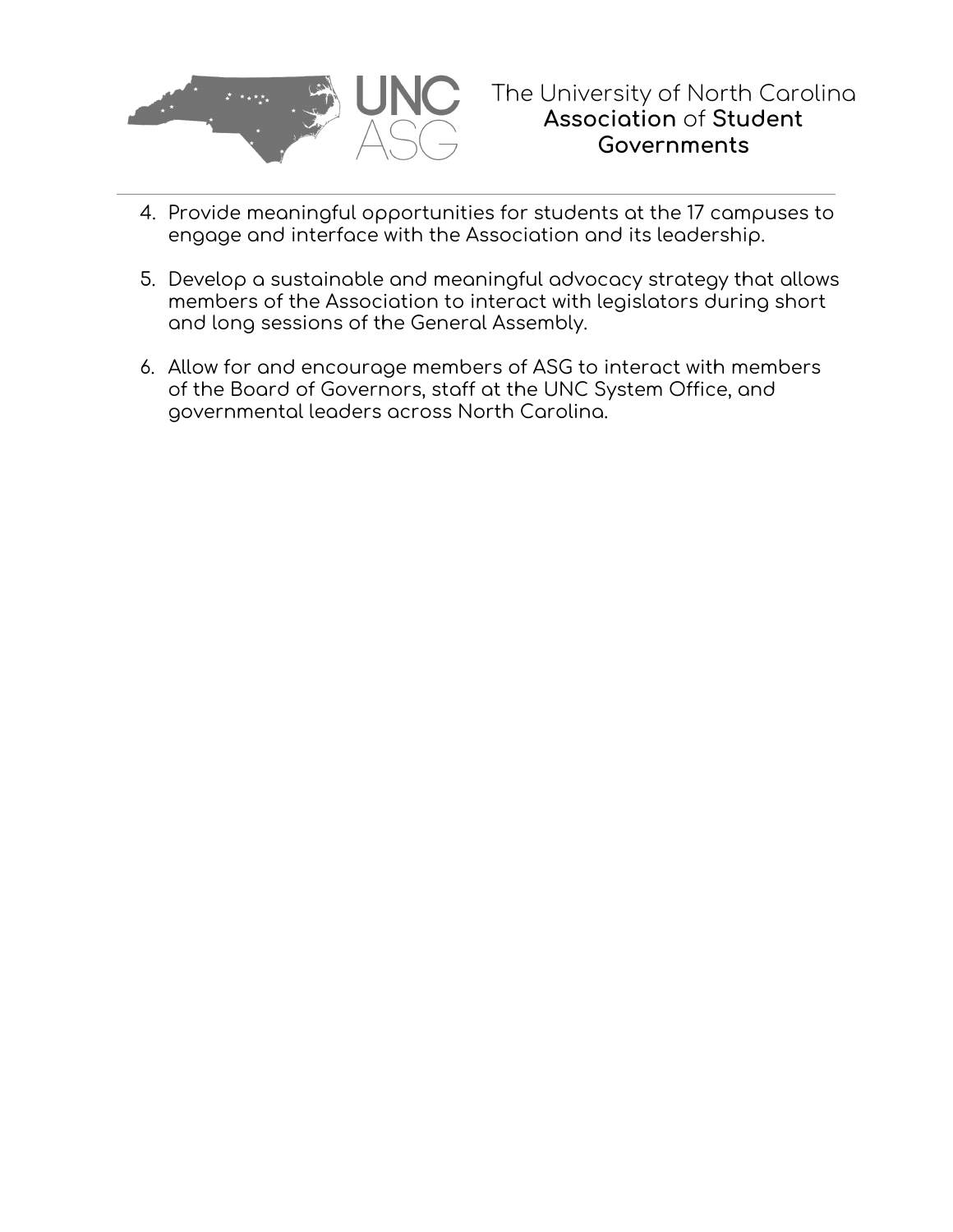

The University of North Carolina **Association** of **Student Governments**

#### **Implementation**

Beliefs, missions, parameters, and objectives are important parts of a strategic plan that are not meant to be implemented; they serve as a set of guiding ideas and "guardrails" that show what is important to the organization as it works to achieve its goals. The implementation of a strategic plan lies primarily in its strategies.

**Each administration is required to submit an annual advocacy plan for what they intend to achieve out of the strategic plan during their time in office (ASG Statutes §3-1.14). The following steps are recommended as future administrations and sessions work to implement the strategic plan:**

- 1. Update, revise, and overhaul the UNC ASG governing documents to restructure the Association in a way that allows it to best achieve its mission.
	- a. Continue to conduct a monthly review of specific chapters of statutes and provide fixes that bring the governing documents in line with current operating procedures. The Association Constitution and chapters 2 and 3 of the Statutes remain.
		- i. Review and update of these chapters to align with current operating procedure should take no more than one semester (complete by 2021).
	- b. Conduct a review of all chapters in statutes and the Association Constitution to make improvements (beyond just bringing them in line with current procedures).
		- i. A timeline of what chapters will be reviewed and updated should be established by each administration.
		- ii. Review should involve as many individuals as possible, since a small group may make changes that will not be representative of system-wide needs.
	- c. Activate existing accountability and timekeeping measures in the Association's governing documents, and expand those measures if necessary.
		- i. Develop a list of responsibilities for each appointed and elected position, noting requirements given by the governing documents and additional responsibilities given by individual ASG administrations.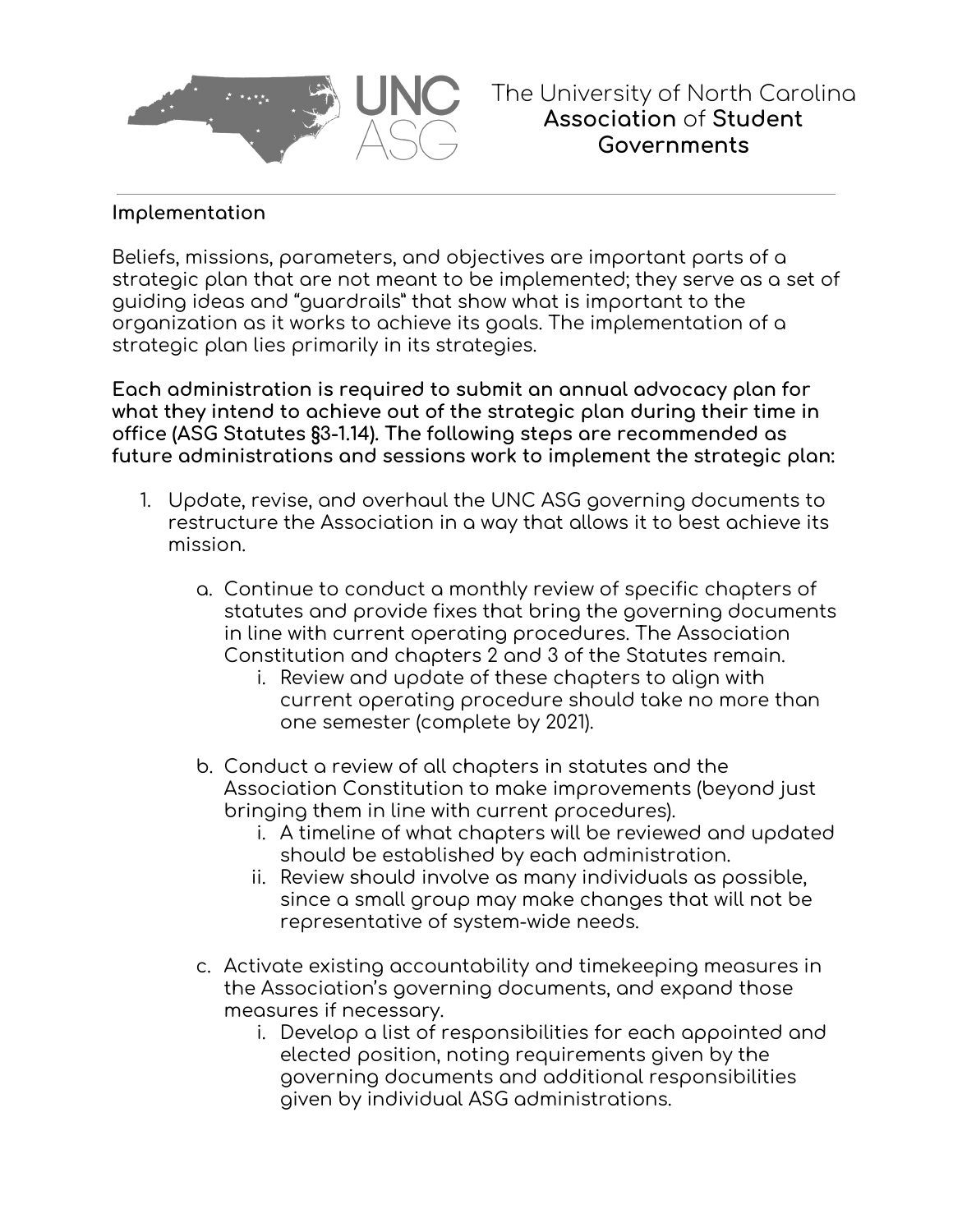

- ii. Identify disparities in workload between positions and develop a means to address those disparities.
- 2. Develop a long-term financial strategy for the Association and the means by which that strategy can be put into place.
	- a. Answer key questions about how the Association should handle the following:
		- i. Existing cash surplus
		- ii. Grant program
		- iii. Year-to-year cash surplus
		- iv. Accessibility of leadership positions given variance in individual resources
		- v. Highly variable cost of meeting expenditures depending on which campuses host each year
	- b. Establish yearly goals for answering these key questions and a schedule for implementing them. A few should be addressed each year.
- 3. Grow the Association's follower base on social media.
	- a. Document the number of followers on each social media channel at the beginning, middle, and end of each year.
	- b. Yearly goals should be established by each administration. Goals should include how social media presence will be differentiated to achieve these goals.
- 4. Provide meaningful opportunities for students at the 17 campuses to engage and interface with the Association and its leadership.
	- a. Existing initiatives (town halls) should be modified, expanded, or discontinued to allow for new programs that fill this need.
	- b. Each administration should highlight their plan to work towards this strategy as required at the September ASG meeting.
- 5. Develop a sustainable and meaningful advocacy strategy that allows members of the Association to interact with legislators during short and long sessions of the General Assembly.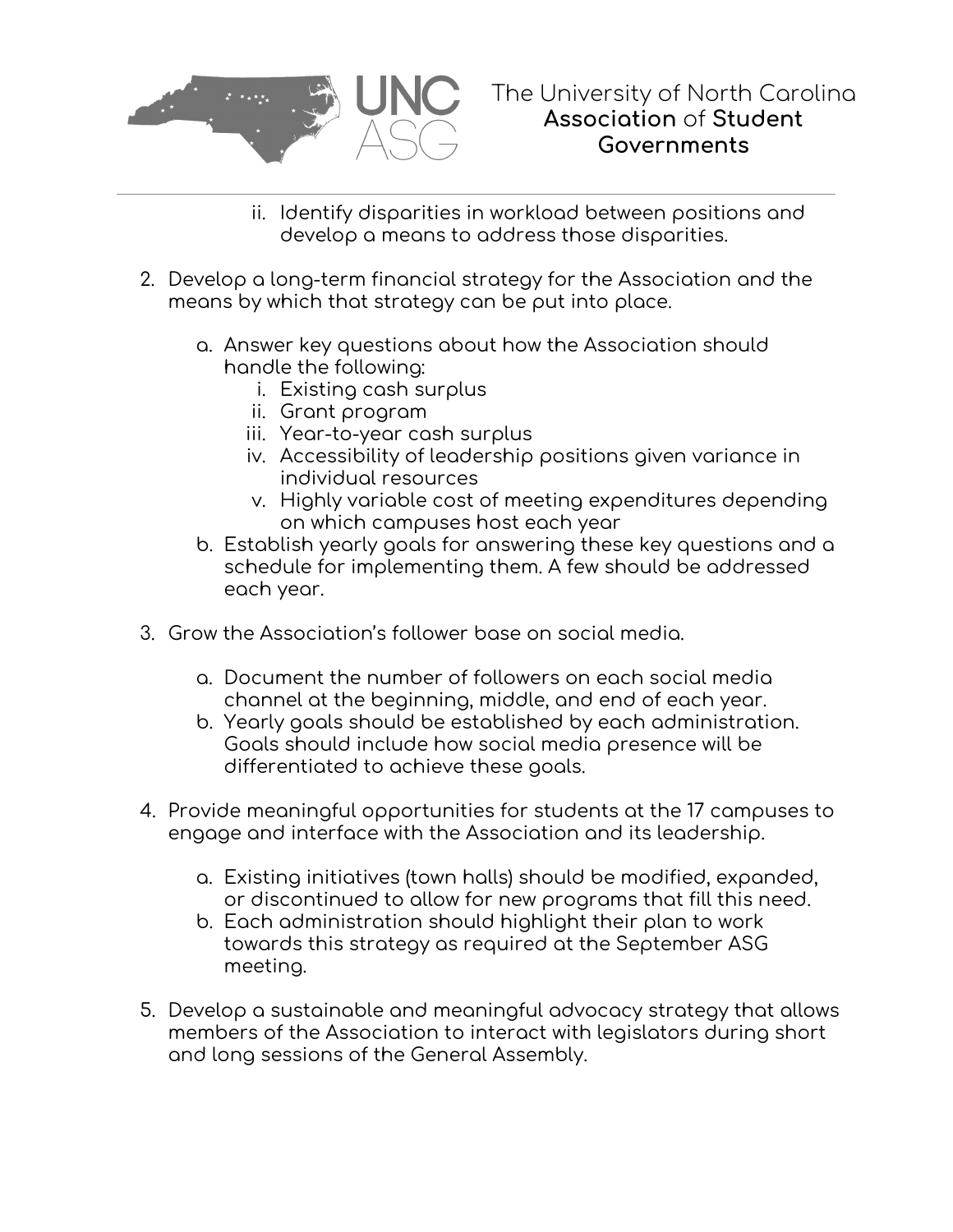

- a. Continue to hold ASG Advocacy Day. Consider modifying the date on a yearly basis to better align with the legislative calendar.
- b. As this strategy works towards implementation, and to build an organizational relationship with legislators, consider centralizing outreach to legislators through the ASG Vice President of Government Outreach.
- c. Establish two advocacy day "templates." One should work for a short session year, one for a long session year. This should be complete by 2021.
- d. Encourage campuses to interact with legislators in their home districts during the short session.
- 6. Allow for and encourage members of ASG to interact with members of the Board of Governors, staff at the UNC System Office, and governmental leaders across North Carolina.
	- a. Provide funding for students to travel to BOG meetings.
	- b. Invite BOG members, UNC System Office staff, and government leaders to ASG meetings near them in the state.